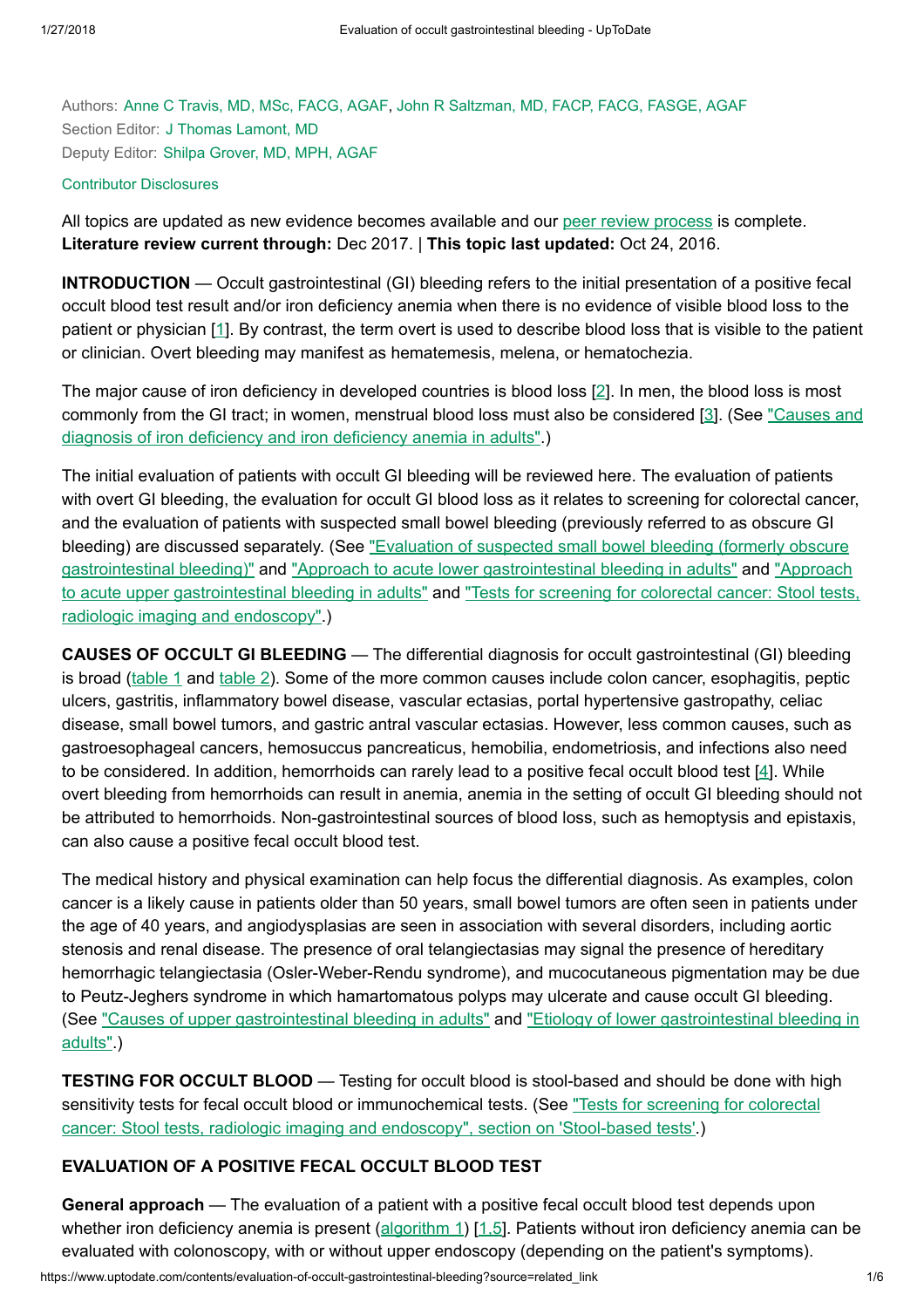Patients with iron deficiency anemia require a more extensive evaluation, including upper endoscopy and colonoscopy. If upper endoscopy and colonoscopy do not reveal a source of the bleeding, the next step is evaluation of the small bowel, typically with wireless capsule endoscopy.

Iron deficiency anemia absent — A patient with a positive fecal occult blood test and no anemia should undergo a colonoscopy [\[1,5](https://www.uptodate.com/contents/evaluation-of-occult-gastrointestinal-bleeding/abstract/1,5)]. If the patient also has upper gastrointestinal (GI) symptoms, an upper endoscopy should also be performed. If initial testing is negative and there are no signs of ongoing blood loss, further evaluation of these patients is not recommended.

Iron deficiency anemia present — A patient with a positive fecal occult blood test and iron deficiency anemia should undergo upper endoscopy and colonoscopy [\[1,5](https://www.uptodate.com/contents/evaluation-of-occult-gastrointestinal-bleeding/abstract/1,5)]. Since there is often uncertainty as to whether a positive finding on one endoscopic examination represents the true cause of bleeding, both examinations are recommended in the majority of cases. However, the risks of diagnostic testing must be weighed against those of missing important lesions.

Patients without a lesion identified on standard endoscopic evaluation (assuming the examinations were adequate) should have a small bowel examination. The small bowel examination of choice in the majority of patients is wireless capsule endoscopy. If the initial evaluation with upper endoscopy, colonoscopy, and capsule endoscopy is unrevealing, alternative non-GI sources for the patient's iron deficiency should be considered. If the suspicion for a GI source of blood loss remains high, additional testing is indicated. (See ['Small bowel evaluation'](https://www.uptodate.com/contents/evaluation-of-occult-gastrointestinal-bleeding?source=related_link#H10) below and "Causes and diagnosis of iron deficiency and iron deficiency anemia in adults" and "Evaluation of suspected small bowel bleeding (formerly obscure [gastrointestinal bleeding\)".\)](https://www.uptodate.com/contents/causes-and-diagnosis-of-iron-deficiency-and-iron-deficiency-anemia-in-adults?source=see_link)

## Diagnostic tests

Upper endoscopy — Important lesions in the upper digestive tract are frequently detected in patients who test positive for fecal occult blood or have iron deficiency anemia ([picture](https://www.uptodate.com/contents/image?imageKey=GAST%2F68358&topicKey=GAST%2F2544&source=see_link) 1). While the presence of symptoms referable to the upper gastrointestinal tract has been associated with the detection of corresponding findings, even in patients without symptoms, the prevalence of lesions in the upper gastrointestinal tract is greater than or equal to that of colonic lesions [[6-9\]](https://www.uptodate.com/contents/evaluation-of-occult-gastrointestinal-bleeding/abstract/6-9). (See "Overview of upper gastrointestinal endoscopy [\(esophagogastroduodenoscopy\)".\)](https://www.uptodate.com/contents/overview-of-upper-gastrointestinal-endoscopy-esophagogastroduodenoscopy?source=see_link)

A number of studies have evaluated the yield of performing upper endoscopy or small bowel examination in patients who have a positive test for occult blood, iron deficiency anemia, or both [\[10-14](https://www.uptodate.com/contents/evaluation-of-occult-gastrointestinal-bleeding/abstract/10-14)]. Upper GI sources of bleeding were identified in 36 to 56 percent of patients with iron deficiency anemia [\[12-14](https://www.uptodate.com/contents/evaluation-of-occult-gastrointestinal-bleeding/abstract/12-14)], and in 29 percent of patients with positive fecal occult blood tests without iron deficiency anemia (approximately half of whom were symptomatic) [[11\]](https://www.uptodate.com/contents/evaluation-of-occult-gastrointestinal-bleeding/abstract/11). The proportion of patients with both upper and lower GI lesions ranged from 5 to 17 percent [\[11,13,14\]](https://www.uptodate.com/contents/evaluation-of-occult-gastrointestinal-bleeding/abstract/11,13,14).

Colonoscopy — Because of the high prevalence of colorectal cancer and adenomatous polyps in developed countries, most patients should undergo colonoscopy. Colonoscopy is the preferred modality for evaluating the colon because it can detect a wide range of lesions, including polyps, cancers, and angiodysplasias. Colonoscopy also permits therapeutic intervention.

Radiographic studies (including [barium](https://www.uptodate.com/contents/barium-drug-information?source=see_link) enemas and computed tomographic [CT] colonography, also called "virtual colonoscopy") do not offer the option of biopsy or polypectomy. However, they may have a role in selected patients. (See "Overview of computed tomographic [colonography"](https://www.uptodate.com/contents/overview-of-computed-tomographic-colonography?source=see_link).)

Small bowel evaluation — If complete endoscopy and colonoscopy with adequate visualization do not reveal the source of the bleeding, additional evaluation is recommended ([algorithm](https://www.uptodate.com/contents/image?imageKey=GAST%2F95608&topicKey=GAST%2F2544&source=see_link) 2). While an upper GI series with a small bowel follow-through and/or enteroclysis was traditionally the next test performed, wireless capsule endoscopy, CT enterography, and magnetic resonance (MR) enterography have replaced these modalities [[15\]](https://www.uptodate.com/contents/evaluation-of-occult-gastrointestinal-bleeding/abstract/15). (See "Evaluation of suspected [small bowel bleeding](https://www.uptodate.com/contents/evaluation-of-suspected-small-bowel-bleeding-formerly-obscure-gastrointestinal-bleeding?source=see_link) (formerly obscure gastrointestinal bleeding)".)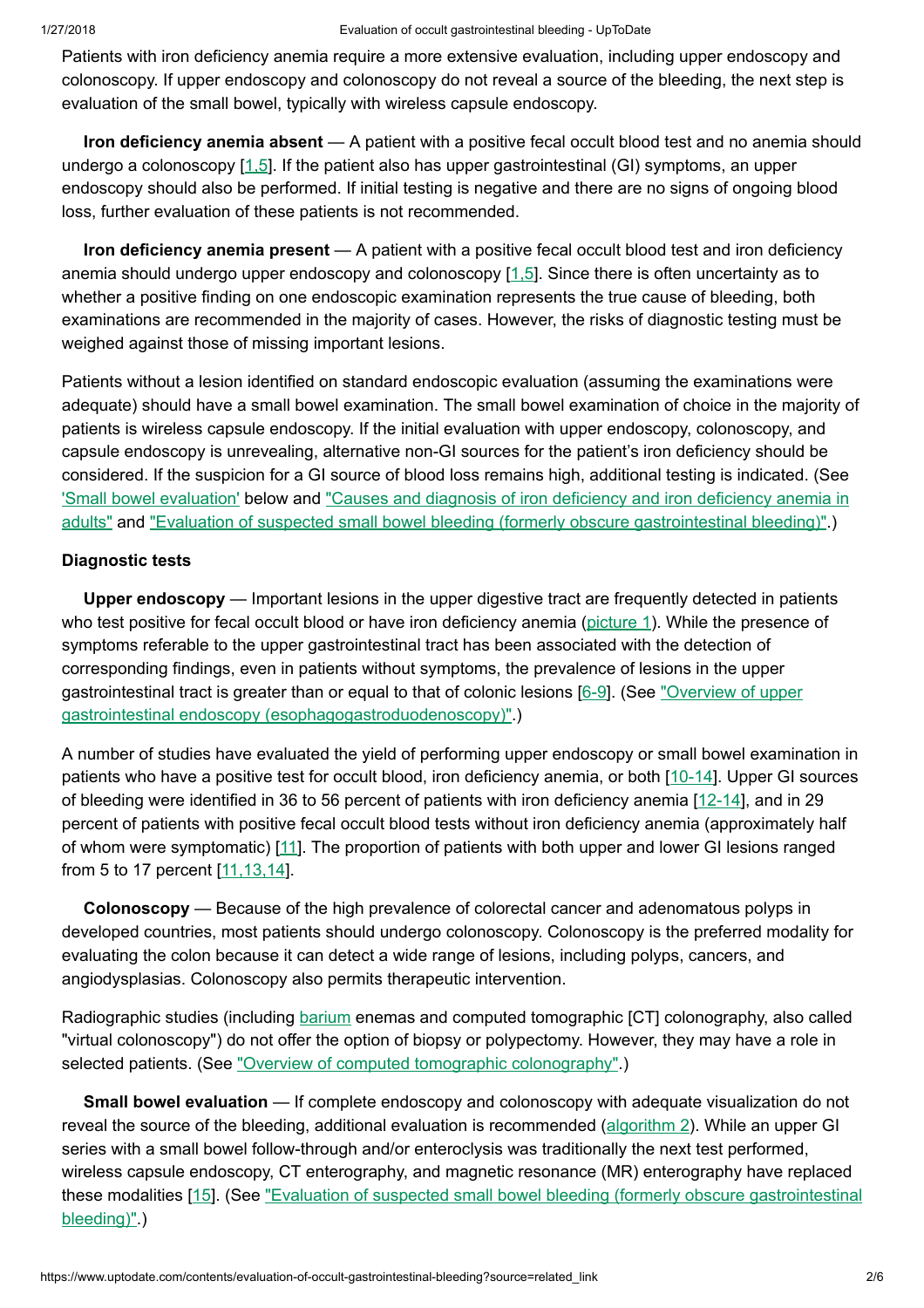Wireless capsule endoscopy is generally the test of choice for evaluating suspected small bowel bleeding in patients who have had an adequate upper endoscopy and colonoscopy. Its main advantages are that it is noninvasive and permits examination of the entire length of the small bowel most of the time. Its main disadvantages are that it does not permit tissue sampling or therapeutic intervention and that not all of the small bowel mucosa is visualized. A more detailed discussion of capsule endoscopy can be found elsewhere. (See "Wireless video capsule [endoscopy".](https://www.uptodate.com/contents/wireless-video-capsule-endoscopy?source=see_link))

CT enterography involves ingestion of a neutral contrast agent to distend the small bowel, followed by CT imaging of the abdomen. Using neutral contrast allows for better evaluation of the wall of the small bowel, which is difficult to see when standard [barium](https://www.uptodate.com/contents/barium-drug-information?source=see_link) solutions are used.

MR enterography is an alternative to CT enterography. It has the advantage of not using ionizing radiation, which allows for sequential imaging of the small bowel. Like CT enterography, a neutral contrast agent (often polyethylene glycol) is used to distend the small bowel.

Other methods available for evaluating the small bowel include push enteroscopy, deep small bowel enteroscopy, and intraoperative enteroscopy. (See "Evaluation of suspected small bowel bleeding (formerly obscure [gastrointestinal bleeding\)".\)](https://www.uptodate.com/contents/evaluation-of-suspected-small-bowel-bleeding-formerly-obscure-gastrointestinal-bleeding?source=see_link)

EVALUATION OF ISOLATED IRON DEFICIENCY ANEMIA — Patients with unexplained iron deficiency anemia but a negative fecal occult blood test should be evaluated for a GI source of blood loss (algorithm 1). This is particularly important in men and [postmenopausal women.](https://www.uptodate.com/contents/image?imageKey=GAST%2F94181&topicKey=GAST%2F2544&source=see_link) Patients with isolated iron deficiency anemia should be evaluated for celiac disease if an alternative source of blood loss is not identified. (See ["Diagnosis](https://www.uptodate.com/contents/diagnosis-of-celiac-disease-in-adults?source=see_link) of celiac disease in adults".)

If patients have symptoms suggesting either an upper or lower GI source, it is reasonable to start the evaluation with an upper endoscopy or colonoscopy, respectively [\[16](https://www.uptodate.com/contents/evaluation-of-occult-gastrointestinal-bleeding/abstract/16)]. For patients who are asymptomatic, a colonoscopy is often the first test obtained, but in patients with anemia, we typically start the evaluation with both an upper endoscopy and a [colonoscopy.](https://www.uptodate.com/contents/causes-and-diagnosis-of-iron-deficiency-and-iron-deficiency-anemia-in-adults?source=see_link) (See ['Diagnostic](https://www.uptodate.com/contents/evaluation-of-occult-gastrointestinal-bleeding?source=related_link#H992963) tests' above and "Causes and diagnosis of iron deficiency and iron deficiency anemia in adults" and ["Diagnosis](https://www.uptodate.com/contents/diagnosis-of-celiac-disease-in-adults?source=see_link) of celiac disease in adults".)

If patients do not undergo both an upper endoscopy and colonoscopy initially and no lesion is identified during the initial examination that explains the anemia, the other test (either an upper endoscopy or colonoscopy) should be performed. If both upper endoscopy and colonoscopy are negative, additional testing such as wireless capsule endoscopy should be pursued ([algorithm](https://www.uptodate.com/contents/image?imageKey=GAST%2F95608&topicKey=GAST%2F2544&source=see_link) 2). (See "Evaluation of suspected small bowel bleeding (formerly obscure [gastrointestinal bleeding\)".\)](https://www.uptodate.com/contents/evaluation-of-suspected-small-bowel-bleeding-formerly-obscure-gastrointestinal-bleeding?source=see_link)

# SPECIAL SITUATIONS

Patients with a known risk factor for gastrointestinal blood loss — A positive fecal occult blood test should not be attributed to gastrointestinal (GI) lesions that are infrequently associated with occult bleeding (eg, esophageal varices and colonic diverticula). It is rare for esophagogastric varices to cause occult GI bleeding, with the possible exception of varices that have been treated with endoscopic sclerosis or banding. Similarly, most patients with bleeding colonic diverticular disease present with overt, rather than occult, bleeding. (See ["](https://www.uptodate.com/contents/colonic-diverticular-bleeding?source=see_link)[Clinical manifestations](https://www.uptodate.com/contents/clinical-manifestations-and-diagnosis-of-acute-diverticulitis-in-adults?source=see_link) and diagnosis of acute diverticulitis in adults" and "Colonic diverticular bleeding".)

Thus, in a patient with known esophagogastric varices or colonic diverticula, a positive test for occult blood or otherwise unexplained iron deficiency anemia should not preclude a diagnostic evaluation. Colonic diverticula commonly occur in the age bracket with the highest incidence of colon cancer, and colon cancer is far more likely to bleed in an occult manner.

Aspirin, antiplatelet agents, and warfarin — Data are conflicting regarding the effect of antiplatelet agents and anticoagulants on fecal occult blood testing [[17-20\]](https://www.uptodate.com/contents/evaluation-of-occult-gastrointestinal-bleeding/abstract/17-20). It should not be assumed that a positive test in a patient on one of these agents is a false-positive.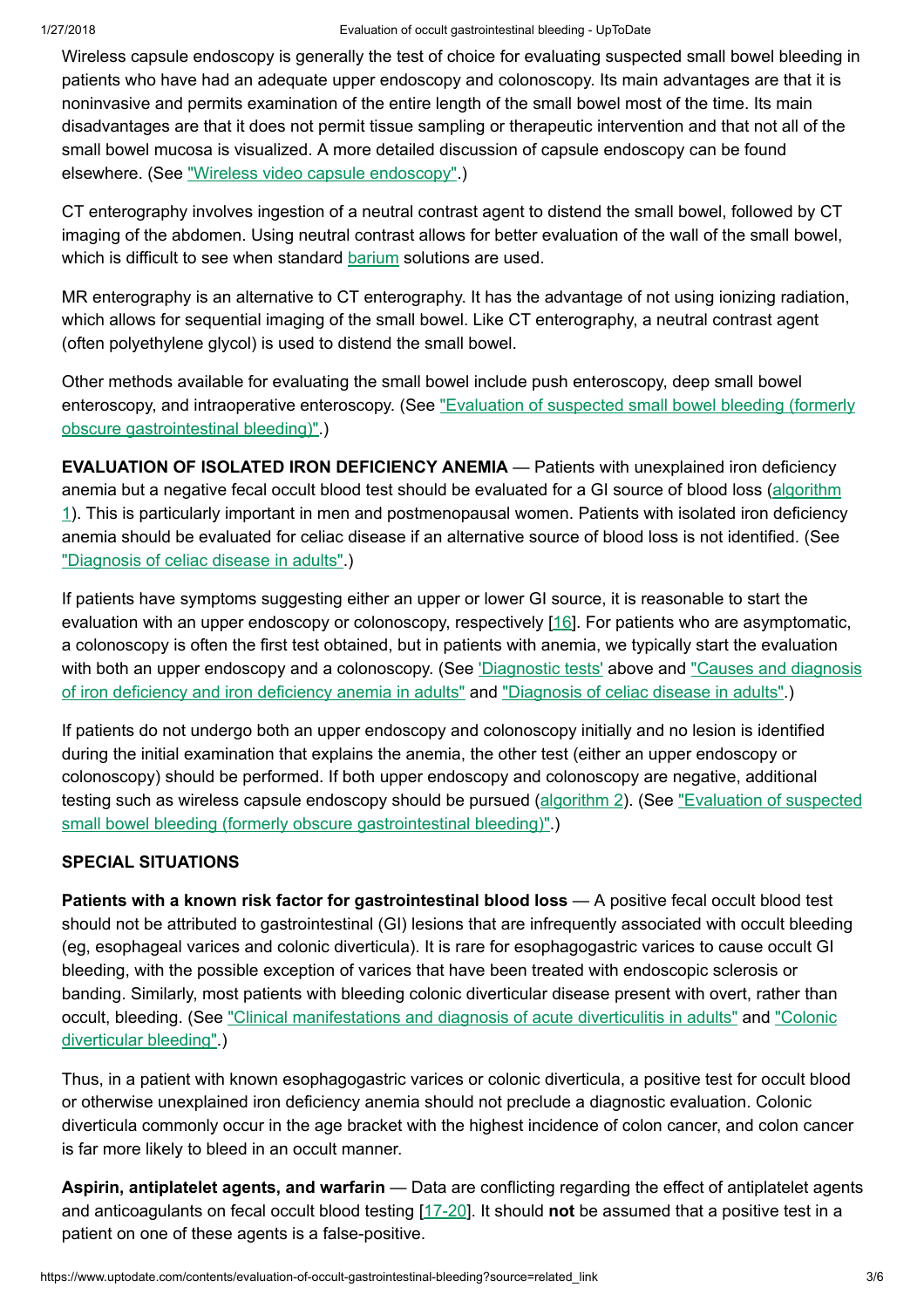- In one study, the use of [aspirin,](https://www.uptodate.com/contents/aspirin-drug-information?source=see_link) nonsteroidal anti-inflammatory agents, [clopidogrel](https://www.uptodate.com/contents/clopidogrel-drug-information?source=see_link), or [warfarin](https://www.uptodate.com/contents/warfarin-drug-information?source=see_link) was associated with lower positive predictive values of fecal occult blood testing for advanced colorectal neoplasia compared with patients not taking these agents (21, 19, 7, and 20 percent, respectively, versus 31 percent) [[17\]](https://www.uptodate.com/contents/evaluation-of-occult-gastrointestinal-bleeding/abstract/17).
- In a second study, the use of low-dose [aspirin](https://www.uptodate.com/contents/aspirin-drug-information?source=see_link) was associated with an increased sensitivity for detecting advanced colorectal neoplasms with only a slight decrease in specificity [\[19](https://www.uptodate.com/contents/evaluation-of-occult-gastrointestinal-bleeding/abstract/19)].

Alcohol abuse — The presence of fecal occult blood should not be attributed to alcohol ingestion alone unless coexistent pathology has been excluded. In a study of 1000 patients hospitalized for alcohol detoxification, 22 patients (2.2 percent) without overt gastrointestinal bleeding tested positive for occult blood [[21\]](https://www.uptodate.com/contents/evaluation-of-occult-gastrointestinal-bleeding/abstract/21). The subsequent endoscopic evaluation found that 24 percent of these individuals had peptic ulcer disease, 32 percent had premalignant colonic neoplasia, and all had upper GI mucosal inflammation.

**Premenopausal women** — The optimal approach to iron deficiency anemia in women who continue to menstruate is uncertain. In one series, a clinically important lesion was detected in 23 of 186 premenopausal women (12 percent) who underwent endoscopy [[22\]](https://www.uptodate.com/contents/evaluation-of-occult-gastrointestinal-bleeding/abstract/22). The most common source of bleeding was in the upper gastrointestinal tract, including peptic ulcer disease (3 percent) and gastric cancer (3 percent). On multivariable analysis, independent predictors of a significant finding on endoscopy included a positive fecal occult blood test, hemoglobin <10 g/dL, and abdominal symptoms. Another study of 187 premenopausal women found an exclusive and possible gastrointestinal cause for iron deficiency anemia in 27 and 35 percent of patients, respectively [[23\]](https://www.uptodate.com/contents/evaluation-of-occult-gastrointestinal-bleeding/abstract/23).

While the high prevalence of positive findings in these studies may have reflected referral bias, endoscopic evaluation should be obtained if a fecal occult blood test is positive, if the iron deficiency anemia out of proportion to menstrual blood loss, if the patient has abdominal symptoms, or if the patient has a family history of gastrointestinal malignancy in a first-degree relative, particularly if the patient is older than 40 years of age.

SOCIETY GUIDELINE LINKS — Links to society and government-sponsored guidelines from selected countries and regions around the world are provided separately. (See "Society guideline links: [Gastrointestinal bleeding](https://www.uptodate.com/contents/society-guideline-links-gastrointestinal-bleeding-in-adults?source=see_link) in adults".)

INFORMATION FOR PATIENTS — UpToDate offers two types of patient education materials, "The Basics" and "Beyond the Basics." The Basics patient education pieces are written in plain language, at the 5<sup>th</sup> to 6<sup>th</sup> grade reading level, and they answer the four or five key questions a patient might have about a given condition. These articles are best for patients who want a general overview and who prefer short, easy-toread materials. Beyond the Basics patient education pieces are longer, more sophisticated, and more detailed. These articles are written at the 10<sup>th</sup> to 12<sup>th</sup> grade reading level and are best for patients who want in-depth information and are comfortable with some medical jargon.

Here are the patient education articles that are relevant to this topic. We encourage you to print or e-mail these topics to your patients. (You can also locate patient education articles on a variety of subjects by searching on "patient info" and the keyword(s) of interest.)

- Basics topics (see "Patient education: Upper [endoscopy](https://www.uptodate.com/contents/upper-endoscopy-the-basics?source=see_link) (The Basics)" and "Patient education: Colonoscopy (The Basics)" and "Patient education: [Angiodysplasia](https://www.uptodate.com/contents/colonoscopy-the-basics?source=see_link) of the GI tract (The Basics)")
- Beyond the Basics topics (see "Patient education: Upper [endoscopy](https://www.uptodate.com/contents/upper-endoscopy-beyond-the-basics?source=see_link) (Beyond the Basics)" and "Patient education: [Colonoscopy](https://www.uptodate.com/contents/colonoscopy-beyond-the-basics?source=see_link) (Beyond the Basics)")

# SUMMARY AND RECOMMENDATIONS

● Occult bleeding refers to the initial presentation of a positive fecal occult blood test (FOBT) and/or iron deficiency anemia when there is no evidence of visible blood loss to the patient or physician. By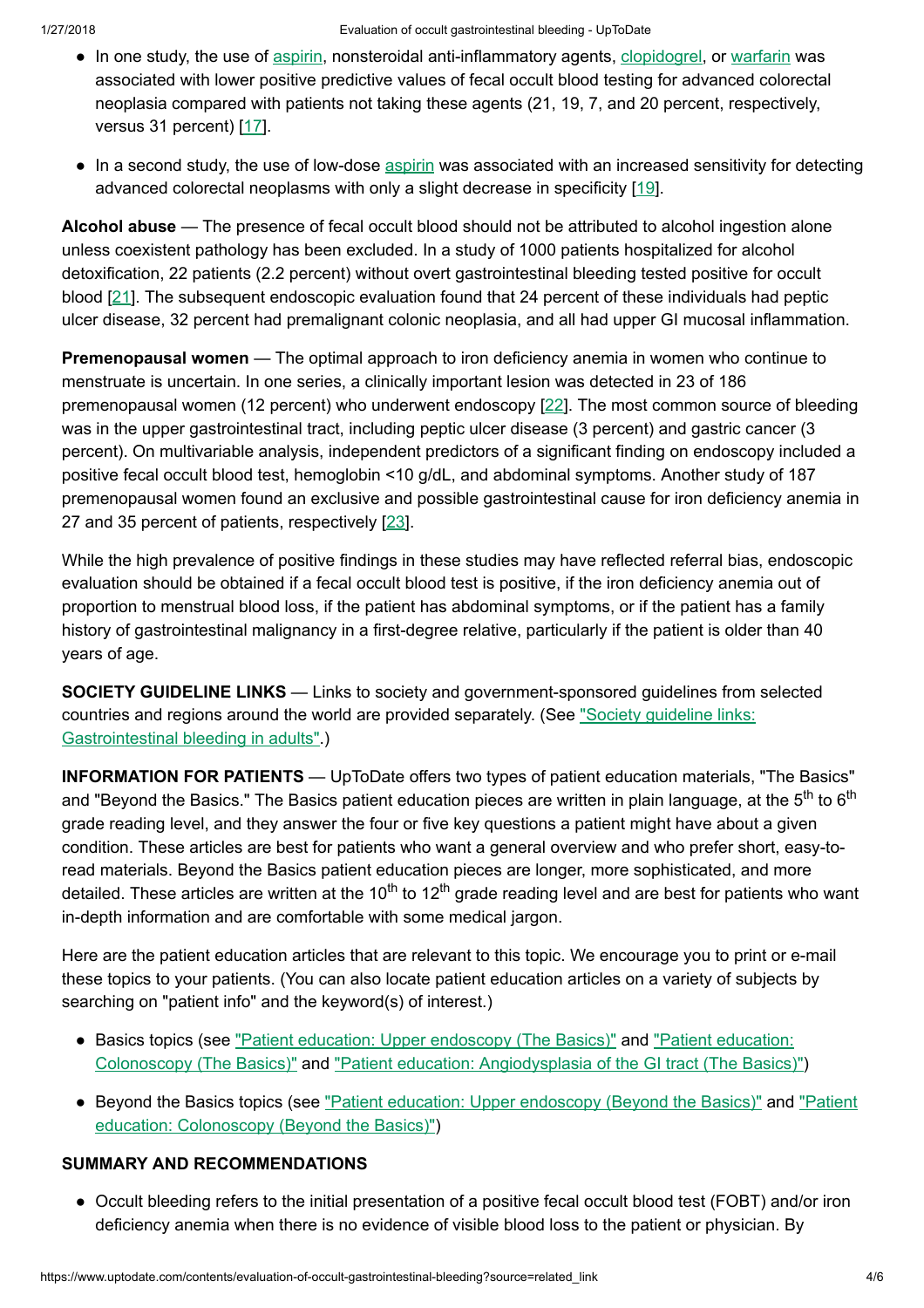contrast, the term overt is used to describe blood loss that is visible to the patient or clinician. Overt bleeding may manifest as hematemesis, melena, or hematochezia. (See ['Introduction'](https://www.uptodate.com/contents/evaluation-of-occult-gastrointestinal-bleeding?source=related_link#H1) above.)

- Testing for occult bleeding should be done with high sensitivity tests for fecal occult blood or [immunochemical tests.](https://www.uptodate.com/contents/screening-for-colorectal-cancer-strategies-in-patients-at-average-risk?sectionName=TESTS+USED+FOR+SCREENING&anchor=H9&source=see_link#H9) (See "Screening for colorectal cancer: Strategies in patients at average risk", section on 'Tests used for screening'.)
- Patients with a positive FOBT but without iron deficiency anemia should be evaluated by colonoscopy. If upper gastrointestinal (GI) tract symptoms are present, an upper endoscopy should also be performed. If the endoscopic evaluation is negative and there are no signs of ongoing blood loss, additional testing usually is not recommended [\(algorithm](https://www.uptodate.com/contents/image?imageKey=GAST%2F94181&topicKey=GAST%2F2544&source=see_link) 1). (See ['General approach'](https://www.uptodate.com/contents/evaluation-of-occult-gastrointestinal-bleeding?source=related_link#H992491) above and ['Diagnostic](https://www.uptodate.com/contents/evaluation-of-occult-gastrointestinal-bleeding?source=related_link#H992963) tests' above.)
- Patients with a positive FOBT and iron deficiency anemia should be evaluated with upper endoscopy and colonoscopy [\(algorithm](https://www.uptodate.com/contents/image?imageKey=GAST%2F94181&topicKey=GAST%2F2544&source=see_link) 1). If these studies are unrevealing, we recommend evaluation for a small bowel source of bleeding, preferably with wireless capsule endoscopy. (See ['General approach'](https://www.uptodate.com/contents/evaluation-of-occult-gastrointestinal-bleeding?source=related_link#H992491) above and ['Diagnostic](https://www.uptodate.com/contents/evaluation-of-occult-gastrointestinal-bleeding?source=related_link#H992963) tests' above and "Evaluation of suspected small bowel bleeding (formerly obscure [gastrointestinal bleeding\)".\)](https://www.uptodate.com/contents/evaluation-of-suspected-small-bowel-bleeding-formerly-obscure-gastrointestinal-bleeding?source=see_link)

If the initial evaluation with upper endoscopy, colonoscopy, and capsule endoscopy is unrevealing, alternative non-GI sources for the patient's iron deficiency should be considered. If the suspicion for a GI source of blood loss remains high, additional testing is indicated. (See "Causes and diagnosis of iron deficiency and iron deficiency anemia in adults" and ['General approach'](https://www.uptodate.com/contents/causes-and-diagnosis-of-iron-deficiency-and-iron-deficiency-anemia-in-adults?source=see_link) above and "Evaluation of suspected small bowel bleeding (formerly obscure [gastrointestinal bleeding\)".\)](https://www.uptodate.com/contents/evaluation-of-suspected-small-bowel-bleeding-formerly-obscure-gastrointestinal-bleeding?source=see_link)

● Most patients with iron deficiency anemia but a negative FOBT should also undergo an upper endoscopy and colonoscopy. Possible exceptions are patients with a clear alternative explanation for their iron deficiency anemia (eg, celiac disease or significant hematuria) and asymptomatic, young women who continue to menstruate and have mild iron deficiency, provided there is no family history of [gastrointestinal malignancy](https://www.uptodate.com/contents/evaluation-of-occult-gastrointestinal-bleeding?source=related_link#H53808641) in a first-degree relative. (See *Evaluation of isolated iron deficiency* anemia' above and ['Premenopausal women'](https://www.uptodate.com/contents/evaluation-of-occult-gastrointestinal-bleeding?source=related_link#H14) above.)

Use of UpToDate is subject to the [Subscription](https://www.uptodate.com/legal/license) and License Agreement.

### **REFERENCES**

- 1. Raju GS, Gerson L, Das A, et al. American [Gastroenterological Association](https://www.uptodate.com/contents/evaluation-of-occult-gastrointestinal-bleeding/abstract/1) (AGA) Institute medical position statement on obscure gastrointestinal bleeding. Gastroenterology 2007; 133:1694.
- 2. Cook JD, Skikne BS. Iron [deficiency:](https://www.uptodate.com/contents/evaluation-of-occult-gastrointestinal-bleeding/abstract/2) definition and diagnosis. J Intern Med 1989; 226:349.
- 3. Rockey DC. Occult [gastrointestinal bleeding.](https://www.uptodate.com/contents/evaluation-of-occult-gastrointestinal-bleeding/abstract/3) N Engl J Med 1999; 341:38.
- 4. van Turenhout ST, Oort FA, Terhaar sive Droste JS, et al. Hemorrhoids detected at colonoscopy: an infrequent cause of false-positive [fecal immunochemical test](https://www.uptodate.com/contents/evaluation-of-occult-gastrointestinal-bleeding/abstract/4) results. Gastrointest Endosc 2012; 76:136.
- 5. Bull-Henry K, Al-Kawas FH. Evaluation of occult [gastrointestinal bleeding.](https://www.uptodate.com/contents/evaluation-of-occult-gastrointestinal-bleeding/abstract/5) Am Fam Physician 2013; 87:430.
- 6. Levin B, Lieberman DA, McFarland B, et al. Screening and surveillance for the early detection of colorectal cancer and adenomatous polyps, 2008: a joint guideline from the American Cancer Society, the US Multi-Society Task Force on [Colorectal Cancer,](https://www.uptodate.com/contents/evaluation-of-occult-gastrointestinal-bleeding/abstract/6) and the American College of Radiology. CA Cancer J Clin 2008; 58:130.
- 7. Chen YK, Gladden DR, Kestenbaum DJ, Collen MJ. Is there a role for upper [gastrointestinal](https://www.uptodate.com/contents/evaluation-of-occult-gastrointestinal-bleeding/abstract/7) endoscopy in the evaluation of patients with occult blood-positive stool and negative colonoscopy? Am